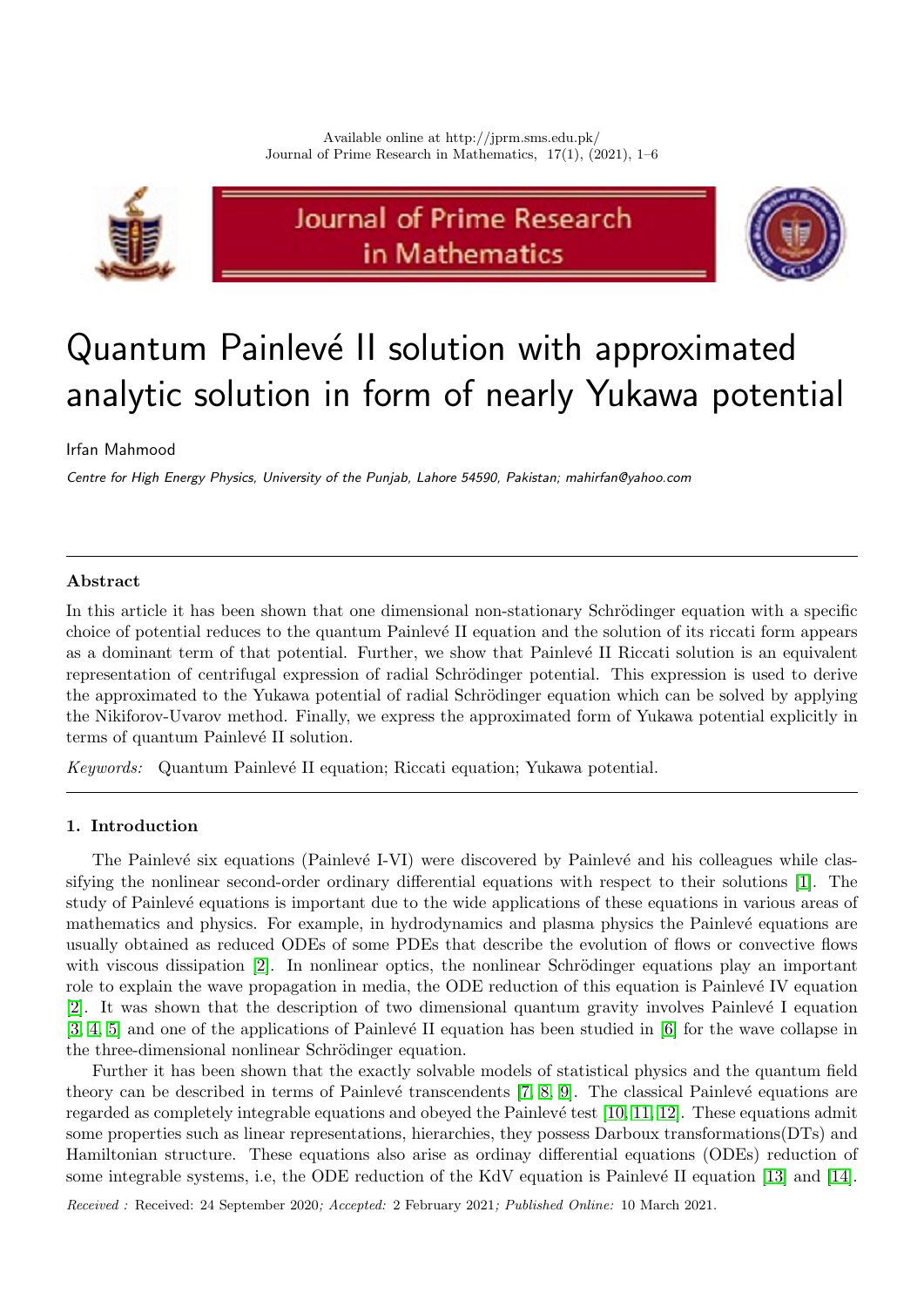It seems quite interesting to derive the quantum analogue of these equation and to explore their physical aspects in various areas of physics and mathematics.

In this paper, we construct a connection of quantum Painlevé II equation [\[15\]](#page-5-2) and its Riccati solution to the quantum mechanical system that involves the approximated form of the Yukawa potential. We show that one dimensional non-stationary Schrödinger equation with a specific choice of potential reduces to the quantum Painlev´e II equation and the dominant term of that potential can be obtained as the solution of quantum Pianlevé II Riccati equation. Further we observe that quantum Painlevé II solution coincides with centrifugal expression  $[16]$  of the radial schrödinger potential that expression was applied to derive the approximated form of Yukawa potential [\[17,](#page-5-4) [18,](#page-5-5) [19\]](#page-5-6).

#### 2. Quantum Painlevé II equation and its Riccati form

The quantum Painlevé II equation in the following form

<span id="page-1-0"></span>
$$
\begin{cases}\nf'' = 2f^3 - 2[z, f]_+ + c \\
zf - fz = i\hbar f\n\end{cases}
$$
\n(2.1)

can be derived from the compatibility condition of following linear system

$$
\Psi_{\lambda} = A(z; \lambda)\Psi, \quad \Psi_{z} = B(z; \lambda)\Psi
$$
\n(2.2)

and the Lax matrices  $A$  and  $B$  are given by

$$
\begin{cases}\nA = (8i\lambda^2 + if^2 - 2iz)\sigma_3 + f'\sigma_2 + (\frac{1}{4}c\lambda^{-1} - 4\lambda f)\sigma_1 + i\hbar\sigma_2 \\
B = -2i\lambda\sigma_3 + f\sigma_1 + fI\n\end{cases}
$$
\n(2.3)

where  $\hbar$  is Planck constant and  $\sigma_1$ ,  $\sigma_2$ ,  $\sigma_3$  are Pauli spin matrices and  $[z, f]_+$  is anti-commutator of z and f. The quantum Painlevé II equation  $(2.1)$  was derived in [\[15\]](#page-5-2) by taking the quantum commutation relations [\[20\]](#page-5-7) as a kind of quantization for Noumi-Yamada Painlevé II system [\[21\]](#page-5-8). This quatization can be taken aa a particular case of deformed space that involves the star product and the version of pure non-commutative Painlevé II under the star product has been derived by V. Retakh and V. Roubtsov [\[22\]](#page-5-9). By using the commutation relation  $zf - fz = i\hbar f$  the first equation in system [\(2.1\)](#page-1-0) can be written as

<span id="page-1-1"></span>
$$
f'' = 2f^3 - 4zf - 2i\hbar f + c.
$$
\n(2.4)

The quantum Painlevé II equation  $(2.4)$  reduces to the ordinary Painlevé II equation under the classical limit when  $\hbar \to 0$ . Substituting the eigenvector  $\Psi = \begin{pmatrix} \psi_1 \\ \psi_2 \end{pmatrix}$  $\psi_2$ in linear system [\(2.1\)](#page-1-0) and setting  $\Delta = \psi_1 \psi_2^{-1}$ , we obtain the quantum Painlevé II equation in Riccati form as follow

<span id="page-1-2"></span>
$$
\Delta' = -4i\Delta + f + [f, \Delta]_{-} - \Delta f \Delta. \tag{2.5}
$$

In section 5 we will show that how the Riccati form  $(2.5)$  of the Painlevé II equation helpful to yield the approximated solution of the Yukawa potential.

#### 3. Non-Stationary Shrödinger equation and Quantum Painlevé II equation

In this section we will observe that how the quantum Painlevé II equation is connected to the quantum system described by one dimensional non-stationary Schrödinger equation with a specific choice of potential  $V(x, t)$  and eigenfunction  $\psi(x, t)$  that has been explained in the following proposition.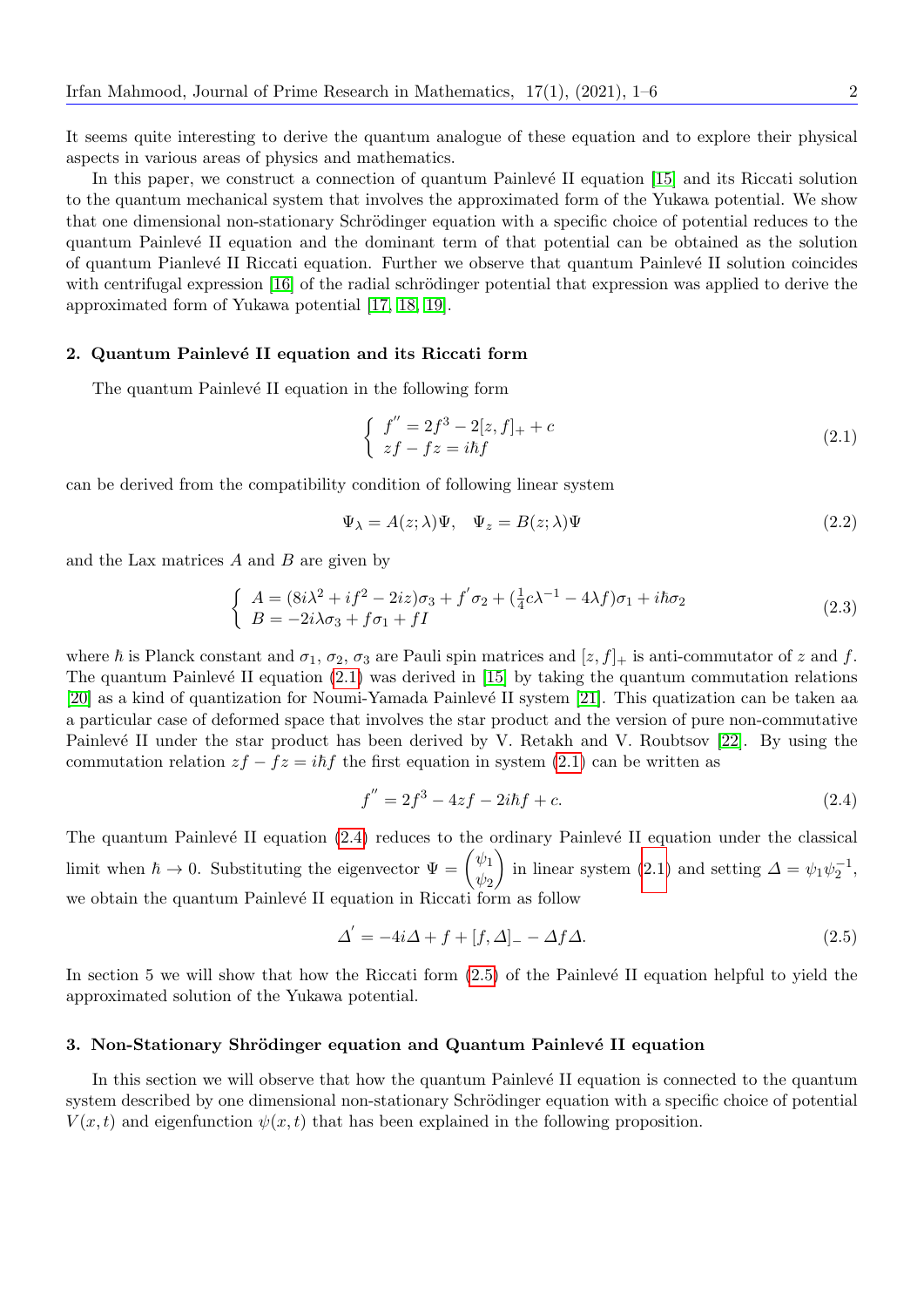**Proposition 3.1.** The time dependent Shrödinger equation for a particle of mass m with potential  $V(x,t)$ 

<span id="page-2-0"></span>
$$
-i\hbar \frac{\partial \psi(x,t)}{\partial t} = -\frac{\hbar^2}{2m} \frac{\partial^2 \psi(x,t)}{\partial x^2} + V(x,t)\psi(x,t)
$$
\n(3.1)

reduces to quantum Painlevé II equation [\(2.4\)](#page-1-1) at constant  $c = 0$  with the choice of potential  $V(x, t)$  as follow

<span id="page-2-1"></span>
$$
V(x,t) = \gamma x - 2\psi^*(x,t)\psi(x,t). \tag{3.2}
$$

where  $\gamma = 4i(\frac{2m}{\hbar})^{\frac{1}{2}}$  and the eigenfunction

$$
\psi(x,t) = f(z,\lambda)e^{i\alpha t}, \quad z = i\left(\frac{2m}{\hbar^2}\right)^{\frac{1}{2}}x.
$$
\n(3.3)

The function  $f(z, \lambda)$  satisfies the quantum Painlevé II equation [\(2.4\)](#page-1-1).

*Proof.* For the Schrödinger equation [\(3.1\)](#page-2-0) we can easily evaluate  $\frac{\partial \psi(x,t)}{\partial t}$  and  $\frac{\partial^2 \psi(x,t)}{\partial x^2}$  in terms of z variable as follow

<span id="page-2-2"></span>
$$
\frac{\partial \psi(x,t)}{\partial t} = i\alpha f(z,\lambda)e^{i\alpha t}
$$
\n(3.4)

and

<span id="page-2-3"></span>
$$
\frac{\partial^2 \psi(x,t)}{\partial x^2} = -\frac{2m}{\hbar^2} f''(z,\lambda)e^{i\alpha t}.
$$
\n(3.5)

Now substituting the potential from  $(3.2)$  and using the results from  $(3.4)$  and  $(3.5)$  in Schrödinger equation [\(3.1\)](#page-2-0). After simplifications, we obtain the following expression

<span id="page-2-4"></span>
$$
f'' = 2f^3 - 4zf - \alpha \hbar f. \tag{3.6}
$$

The expression [\(3.6\)](#page-2-4) represents quantum Painlevé II equation [\(2.4\)](#page-1-1) at constant  $c = 0$  and  $\alpha = 2i$ .  $\Box$ 

In the following section we construct the solutions to the Painlevé II equation and its Riccati form which are used to derive the approximated solution to the Yukawa potential in terms of quantum Painlevé II variable z and its parameter  $\lambda$ .

#### 4. Solution to the Quantum Painlevé II Riccati equation

This section consists the derivation of solution for the quantum Painlevé II in Riccati form [\(2.5\)](#page-1-2) that has been described in Proposition [4.1](#page-2-5) and further, in next section we will observe that how this Riccati solution coincides to the centrifugal expression [\[16\]](#page-5-3) and it is helpful to construct approximated analytic solution for the radial Schrödinger equation with the Yukawa potential [\[17,](#page-5-4) [18,](#page-5-5) [19\]](#page-5-6).

<span id="page-2-5"></span>**Proposition 4.1.** We can show that the following choice of  $f(z; \lambda)$  and  $\Delta$ 

<span id="page-2-6"></span>
$$
\begin{cases}\nf = \beta (1 - e^{-8\lambda z})^{-1} e^{-4\lambda z} \\
\Delta = e^{4\lambda z}\n\end{cases} \tag{4.1}
$$

satisfies quantum Painlevé II Riccati equation [\(2.5\)](#page-1-2) where  $\beta$  is a complex parameter.

Proof. By using system [\(4.1\)](#page-2-6), we can show that

$$
\Delta f \Delta = \beta e^{4\lambda z} (1 - e^{-8\lambda z})^{-1}, \ [f, \Delta]_{-} = 0.
$$
\n(4.2)

Now after using the values of  $f(z; \lambda)$  and  $\Delta$  from [\(4.1\)](#page-2-6) in Riccati equation [\(2.5\)](#page-1-2), we get

$$
4\lambda e^{4\lambda z} - 4\lambda e^{-4\lambda z} = -4ie^{4\lambda z} + 4ie^{-4\lambda z} + \beta e^{-4\lambda z} - \beta e^{4\lambda z}
$$

or

<span id="page-2-7"></span>
$$
4(\lambda + i)e^{4\lambda z} - 4(\lambda + i)e^{-4\lambda z} = \beta e^{-4\lambda z} - \beta e^{4\lambda z}.
$$
\n(4.3)

We can show that system [\(4.1\)](#page-2-6) satisfies the Riccati equation [\(2.5\)](#page-1-2) by taking  $\beta = -4(\lambda + i)$  in equation  $(4.3).$  $(4.3).$  $\Box$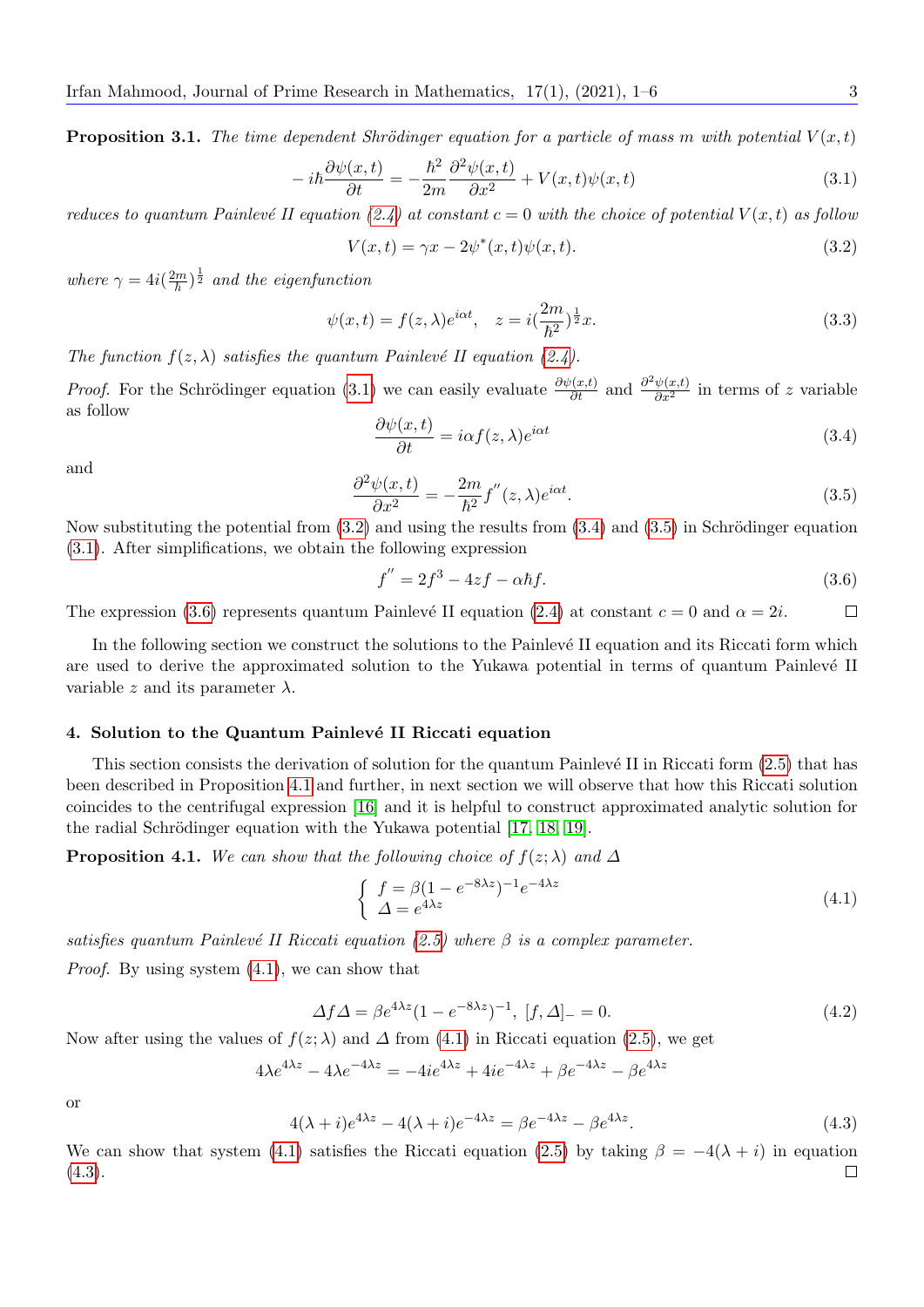#### 5. Quantum Painlevé II solution and Yukawa potential approximation

In this section, we show that the quantum Painlevé II solution  $f$  coincides with the centrifugal expression of [\[16\]](#page-5-3) and finally we express an approximated form of Yukawa potential [\[17,](#page-5-4) [18,](#page-5-5) [19\]](#page-5-6) in terms of quantum Painlevé II solution f. The explicit expression of Yukawa Potential [\[23\]](#page-5-10) in radial form can be expressed as follow

<span id="page-3-6"></span>
$$
V(r) = -V_0 \frac{e^{-2ar}}{r},\tag{5.1}
$$

where  $V_0 = \alpha Z$ ,  $\alpha = (137.037)^{-1}$  is the fine-structure constant and Z is the atomic number of neutral atom. This potential can be applied to evaluate the normalized bound-state and the energy levels of neutral atoms. In following Proposition ?? we have described a procedure to express approximated form to the Yukawa potential in terms of Painlevé II solution  $f$ .

**Proposition 5.1.** ?? The potential [\(3.2\)](#page-2-1) can be expressed in terms of z and spectral parameter  $\lambda$  as follows

<span id="page-3-0"></span>
$$
V(z, \lambda) = 4z - 2f^2 = 4z - 2\beta^2 (e^{-4\lambda z} - e^{4\lambda z})^{-2}
$$
\n(5.2)

and a solution to the non-stationary Schrödinger equation  $(3.1)$  can written as

$$
\psi(x,t) = \beta (1 - e^{-8\lambda z})^{-1} e^{-4\lambda z + i\alpha t},\tag{5.3}
$$

where  $\beta^2 = \beta^* \beta$ . The quantum Painlevé II solution f in the potential [\(5.2\)](#page-3-0) is equivalent to the centrifugal term of the radial Schrödinger equation considered in  $(16)$  applied to derive the approximated form of the Yukawa potential  $[17, 18, 19]$  $[17, 18, 19]$  $[17, 18, 19]$ . Later can be sued to solve radial Schrödinger equation by applying Nikiforov-Uvarov method.

*Proof.* The dominant term  $f^2$  in potential [\(5.2\)](#page-3-0) represents the square of quantum Painlmevé II solution and explicitly can be written as and given by

<span id="page-3-1"></span>
$$
f^2 = \beta^2 (e^{-4\lambda z} - e^{4\lambda z})^{-1}
$$
 (5.4)

or

<span id="page-3-2"></span>
$$
f^{2} = \beta^{2} \frac{e^{-8\lambda z}}{(1 - e^{-8\lambda z})^{2}}.
$$
\n(5.5)

The expression  $(5.4)$  is equivalent to the following centrifugal term [\[16\]](#page-5-3) of radial Schrödinger equation

<span id="page-3-3"></span>
$$
\frac{1}{r^2} \approx 4a^2 \frac{e^{-2ar}}{(1 - e^{-2ar})^2},\tag{5.6}
$$

by setting the parameters  $\beta$  and a of [\(5.5\)](#page-3-2) and [\(5.6\)](#page-3-3) as follows

$$
\begin{cases}\n\beta^2 = 4a^2 \\
a = 4\lambda\n\end{cases}
$$
\n(5.7)

and for one dimensional case we can take r along  $z - axis$ . Now after comparing the equation [\(5.5\)](#page-3-2) and equation [\(5.6\)](#page-3-3), we can express  $\frac{1}{r^2}$  in terms of quantum Painlevé II solution f

$$
\frac{1}{r^2} = f^2 \tag{5.8}
$$

and

<span id="page-3-4"></span>
$$
\frac{1}{r} = \pm f. \tag{5.9}
$$

We only consider the positive value of [\(5.9\)](#page-3-4)

<span id="page-3-5"></span>
$$
\frac{1}{r} = f \tag{5.10}
$$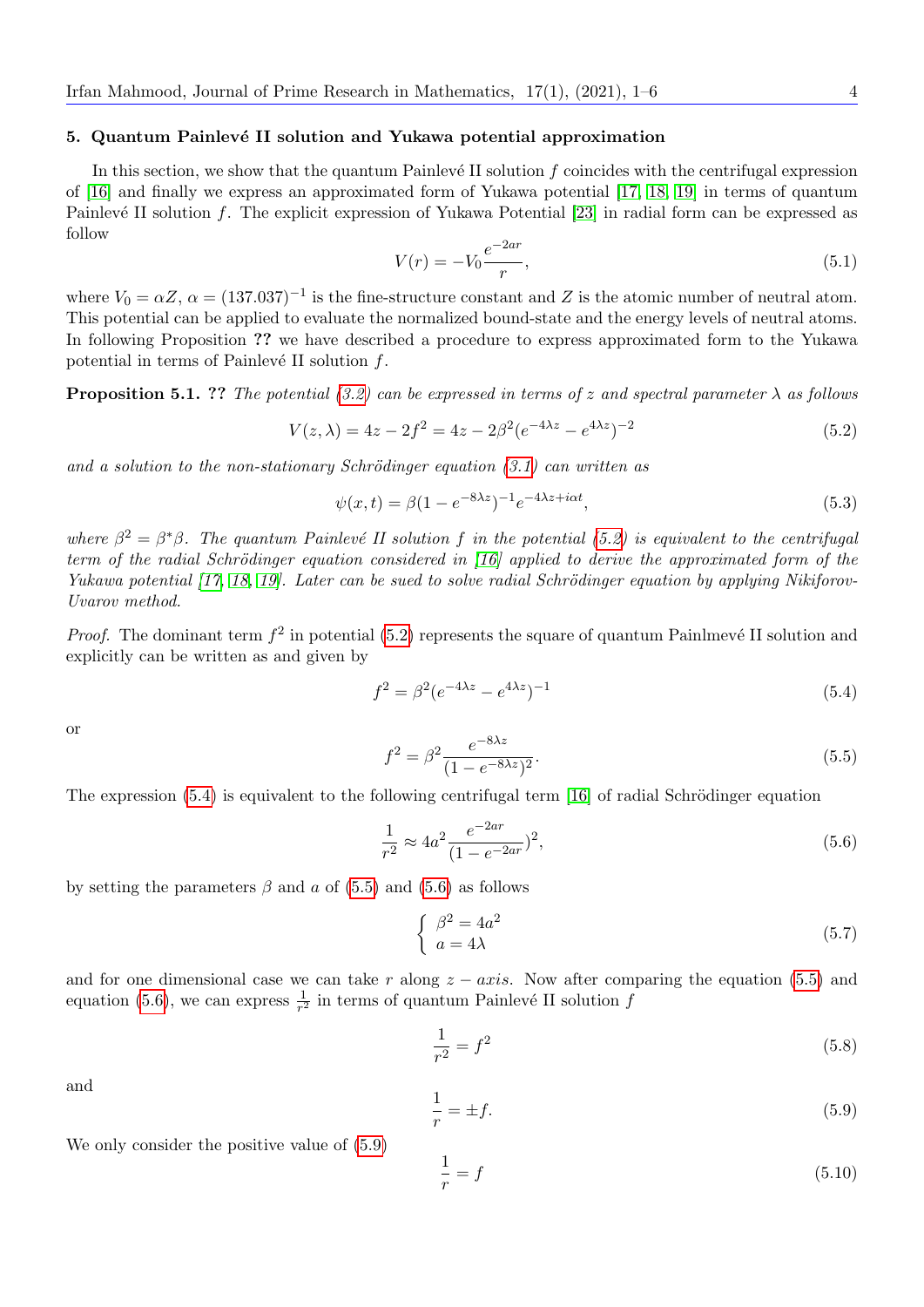as the physical meaningful one. The result [\(5.10\)](#page-3-5) holds for  $ar \ll 1$  and holds also equivalently for  $\lambda z \ll 1$ . Finally we can express the approximated form [\[17,](#page-5-4) [18,](#page-5-5) [19\]](#page-5-6) of Yukawa potential [\(5.1\)](#page-3-6) in terms of quantum Painlevé II solution with the help of  $(5.10)$  in the following form

$$
V(z) = -V_0|\beta|e^{-4\lambda z} \frac{e^{-4\lambda z}}{(1 - e^{-8\lambda z})}
$$
\n(5.11)

or

$$
V(z) = -V_0|\beta|\frac{e^{-8\lambda z}}{(1 - e^{-8\lambda z})},\tag{5.12}
$$

where  $|\beta| = 4(\lambda^2 + 1)^{\frac{1}{2}}$ .

#### 6. Conclusion

In this article, we derived a connection of one dimensional non-stationary Schrödinger equation to the quantum Painlevé II equation and constructed the solution of Schrödinger equation by using quantum Painleé II Riccati solution. We expressed the centrifugal term  $\frac{1}{r^2}$  of the radial Schrödinger potential [\[16\]](#page-5-3) in terms of quantum Painlevé II solution. We observed that the quantum Painlevé II solution  $f(z; \lambda)$ coincides to the results of [\[16\]](#page-5-3) for centrifugal expression by setting the parameters  $\beta$  of quantum Painlevé II solution and a screening parameter of Yukawa potential, as  $\beta^2 = 4a^2$ . The radial centrifugal expression has been applied to derive the approximated analytic solutions of radial Schrödinger equation by using Nikiforov-Uvarov method.

#### Acknowledgements:

I am very thankful to the Punjab University 54590 on providing me facilities. My special thanks to Science and technology commission of Shanghai, China recruited me to work on project, No .20590742900, as Belt and Road Yung Scientist from 2020 to 2012. This work is completed as one of the elements of that project.

#### References

- <span id="page-4-0"></span>[1] Painleve, P. (1902). Sur les quations diffrentielles du second ordre et d'ordre suprieur dont l'intgrale gnrale est uniforme. Acta mathematica, 25, 1-85.
- <span id="page-4-1"></span>[2] Fokas, A. S., Its, A. R., Novokshenov, V. Y., Kapaev, A. A., Kapaev, A. I., & Novokshenov, V. Y. (2006). Painlev transcendents: the Riemann-Hilbert approach (No. 128). American Mathematical Soc..
- <span id="page-4-2"></span>[3] Bessis, D., Itzykson, C., & Zuber, J. B. (1980). Quantum field theory techniques in graphical enumeration. Advances in Applied Mathematics,  $1(2)$ , 109-157.
- <span id="page-4-3"></span>[4] Gross, D. J., & Migdal, A. A. (1990). A nonperturbative treatment of two-dimensional quantum gravity. Nuclear Physics B,  $340(2-3)$ , 333-365.
- <span id="page-4-4"></span>[5] Br´ein, E., & Kazakov, V. A. (1920). Exactly stable field theories of closed strings. Physics Letters B, 236, 144-150.
- <span id="page-4-5"></span>[6] Zakharov, V. E., Kuznetsov, E. A., & Musher, S. I. (1985). Quasiclassic wave collapse. JETP Lett., 41(3), 125-127.
- <span id="page-4-6"></span>[7] Barouch, E., McCoy, B. M., & Wu, T. T. (1973). Zero-field susceptibility of the two-dimensional Ising model near  $T_c$ . Physical Review Letters, 31(23), 1409.
- <span id="page-4-7"></span>[8] Dubrovin, B. (1993). Geometry and integrability of topological-antitopological fusion. Communications in Mathematical *Physics*, 152(3), 539-564.
- <span id="page-4-8"></span>[9] McCoy, B. M., Perk, J. H., & Shrock, R. E. (1983). Time-dependent correlation functions of the transverse Ising chain at the critical magnetic field. Nuclear Physics B, 220 (1), 35-47.
- <span id="page-4-9"></span>[10] Hone, A. N. (2009). Painlev tests, singularity structure and integrability. In Integrability (pp. 245-277). Springer, Berlin, Heidelberg.
- <span id="page-4-10"></span>[11] Conte, R. (Ed.). (2012). The Painlev property: one century later. Springer Science & Business Media.
- <span id="page-4-11"></span>[12] Balandin, S. P., & Sokolov, V. V. (1998). On the Painlev test for non-abelian equations. Physics letters A,  $246(3-4)$ , 267-272.

 $\Box$